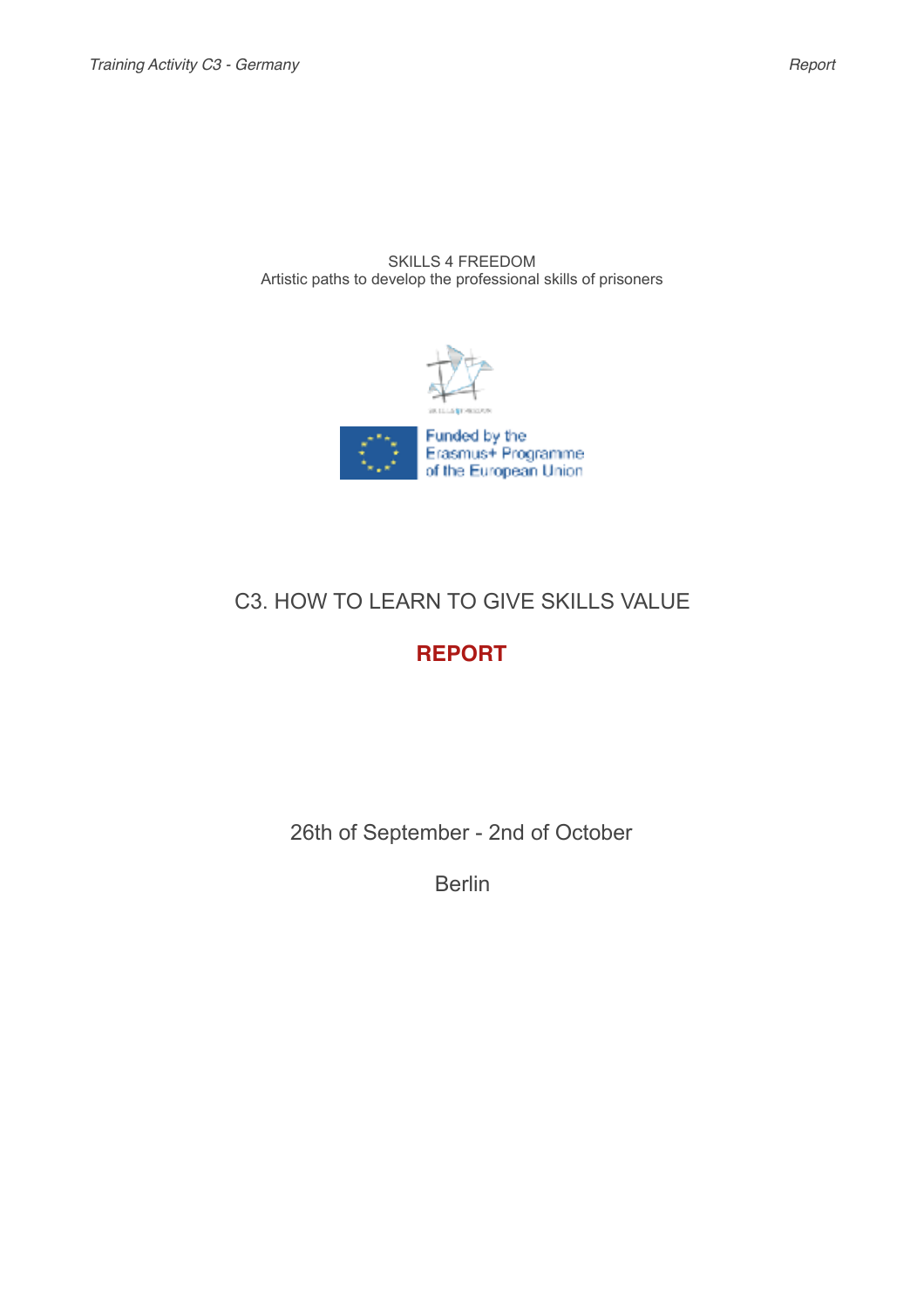# **PARTECIPANTS**



Pawel Popek, Artur Stachura, Łukasz Storch (from the 29<sup>th</sup> of September), for Collegium Balticum – Poland Michele Masotti, Felicita Saccani, Manuela Marchese for ARCI Liguria – Italy

Giancarlo Mariottini, Romina Soldati, Alessia Magrì for Teatro dell'Ortica – Italy

Emiliya Draganova Staykova, Atanaska Ivanova Bakleva, Emilia Crushcov for UPSDA – Bulgaria İnci Derya Yucel for Izmir – Turkey

Tasos Trattonikolas, Ioanna Georgiou for EUROSuccess – Cyprus

Gert Hurkmans (from the 30<sup>th</sup> of September), Stijn Moreel, Karen Geerts (unitl the 29<sup>th</sup> of September), for Asturia – Belgium

Mario Bozzo Costa, Maria Elena Buslacchi (until the 30<sup>th</sup> of September), Francesco Ferrari (from the 1<sup>st</sup> of October) for EFA – Italy (trainers)

Holger Syrbe, Claudia Rothenbühler daily (Henrietta Clasen, Sibylle Arndt in visits & meetings) for Aufbruch – Germany (Host)

## **PROGRAMME**

See the attached document: Working Paper, in Report folder (training activity Germany) **Monday, 26th September**

# **Agenda**

15.30 welcoming

16.00 educational agreement

- ice breakers
- course planning
- partecipants expectations
- course rules and logistic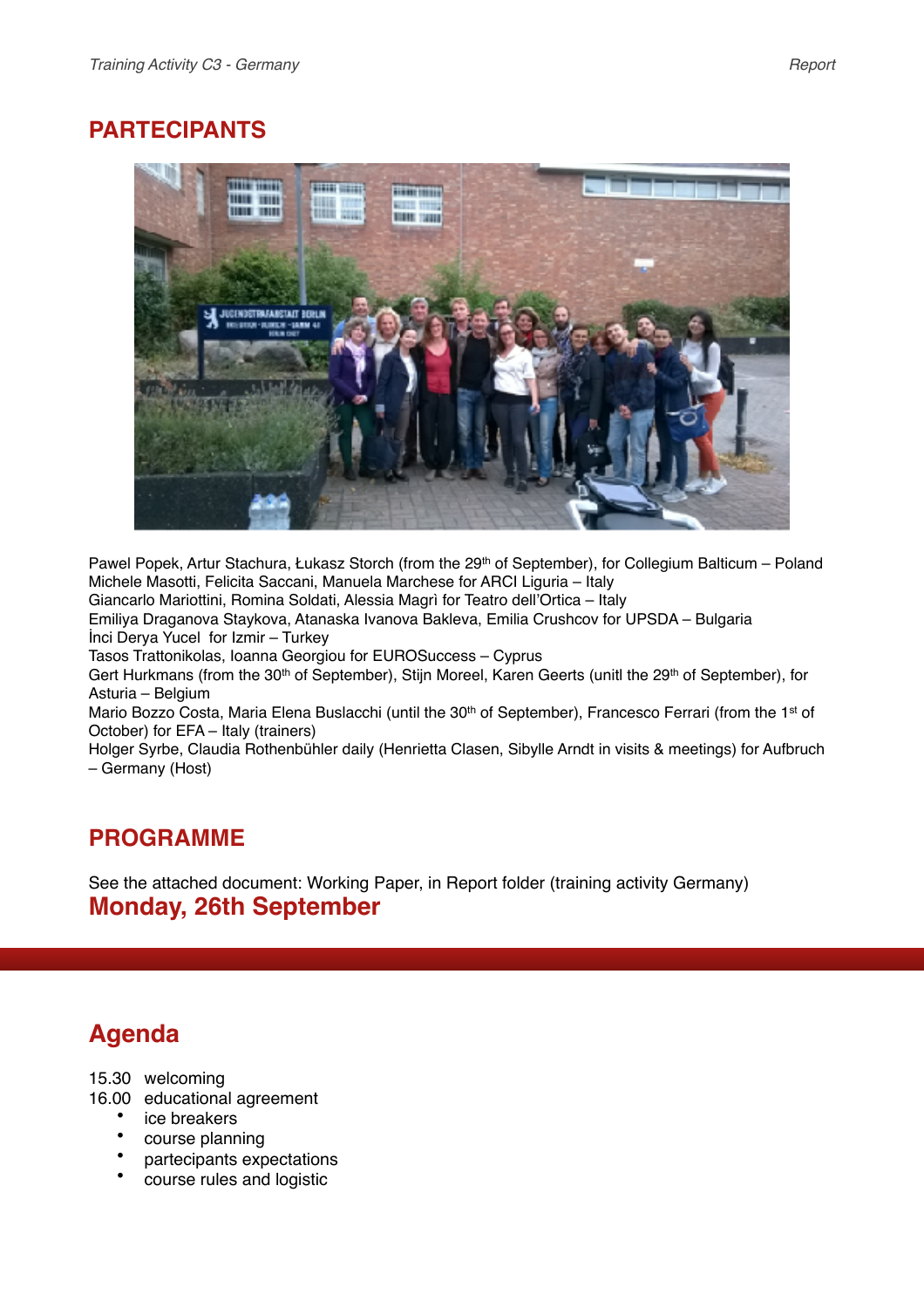17.30 Glossary The Operating Project 20.00 meeting with AufBruch & Social Dinner 22. Good Night!

# **Educational Agreement**

## *Presentation of S4F C3*

At the beginning Holger for AufBruch, host of the training, explain the program of the week, timeline, contents and logistic. After that Mario for EFA make an introduction of the training: "during C3 in Berlin we are following three paths which cross the one with the other:

1.the GLOSSARY: we are going to work on sharing and focusing some different concepts and tools partners will be supposed to use in order to build their experimental modules. In these modules every partner will be asked to present an artistic project and to prepare an educational project for inmates, to imagine a system of skills certification, to project a system for collecting data about acquired skills and to provide inmates' mobility for work reasons.

- a. What do we mean with formal/non formal education
- b. What is an educational planning
- c. A definition of skills that can be acquired for work reasons
- d. What is an experimental operational project
- e. Which are the structure & rules of a database for collecting acquired skills

2. a confrontation about acquires knowledge during C2: from objective 1 to objective 4, each C2 object will be discussed in depth by participants

3. a workshop on the subjects of C3 objectives which is going to develop the models & definitions of the glossary."

Mario draws an easy diagram of the experimental modules:



After Mario's introduction every participant is asked to put his/her course's expectations , fears and contributions on a post-it on flipchart, contributions upon the draw of a bulb, fears and expectations at first on the left or right side of a balance, to move them either into a bin or into a suitcase if during the training they change.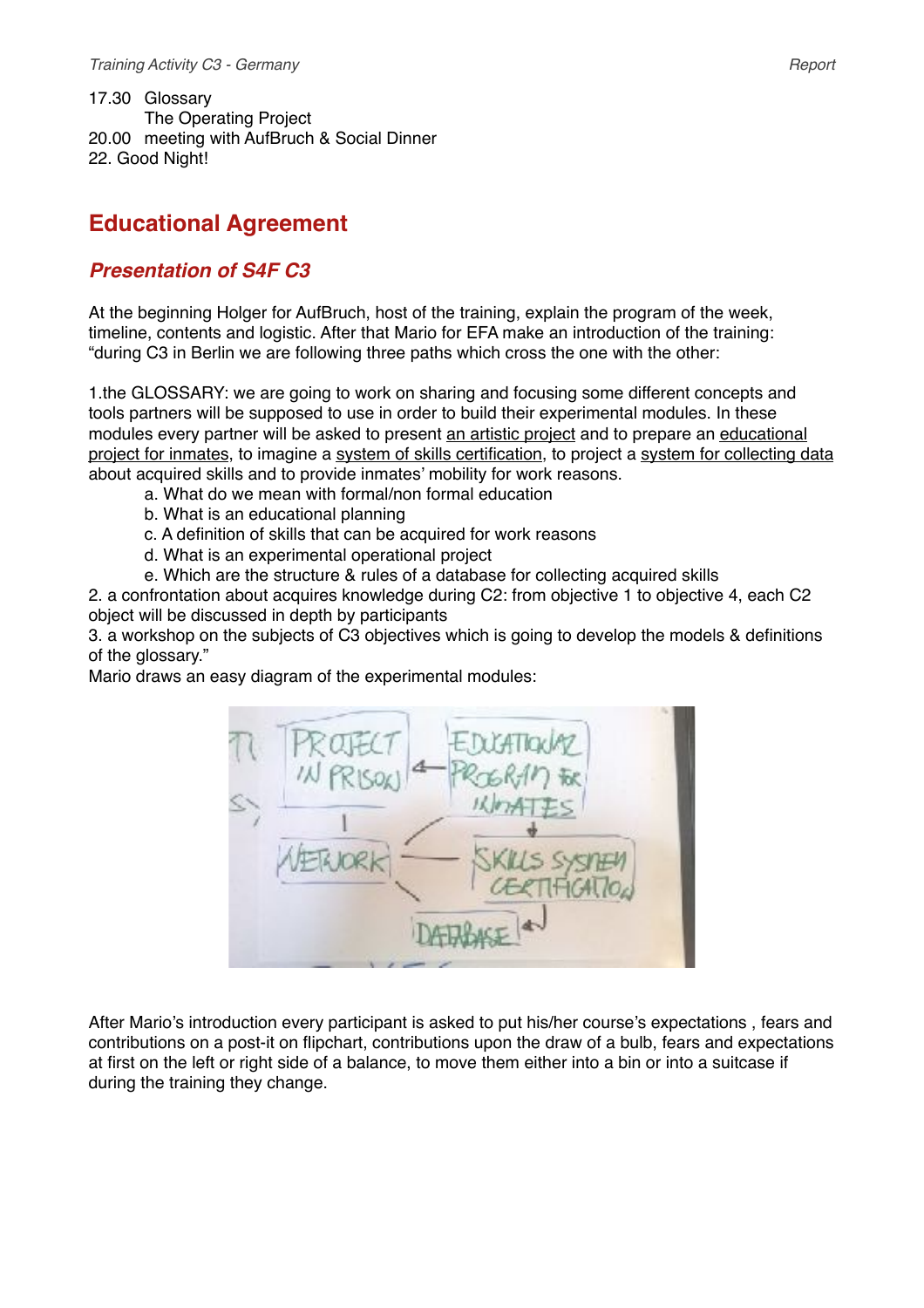

### **Results**

Fears:

my english is bad (2)/ language barrier (2) comunication problems multicultural problems

having no contributions to give/ not able to give a strong contribution to the discussion defintion prison roles (2) motivations of inmates valuable ideas will not be recorded and lost/ some of ideas and models can't be understand totaly (it can be solved by a healty and frequent comunication after training) not to point the goals of the project, according to our different country situations not to understand the real object of the project lot of new faces boredom that we are going to get too tired, not enough rest in 7 days

Expectations:

undestand the project/ to have a better understanding of the project get knowledge about other projects and other sights on this work to build something concrete learning new knowledges and experiences activities for inmates suitable models include arts and theatre with adult and juvenile offenders for Turkey's justice system a guidance for S4F clearness group cooperation establish a common language alternative thinking to be an active part of the project too much expectations to form a good team with productive ideas to have fun and a good time and results share the different experiences try to find a solution/answer to my question to make interesting and useful the glossary objective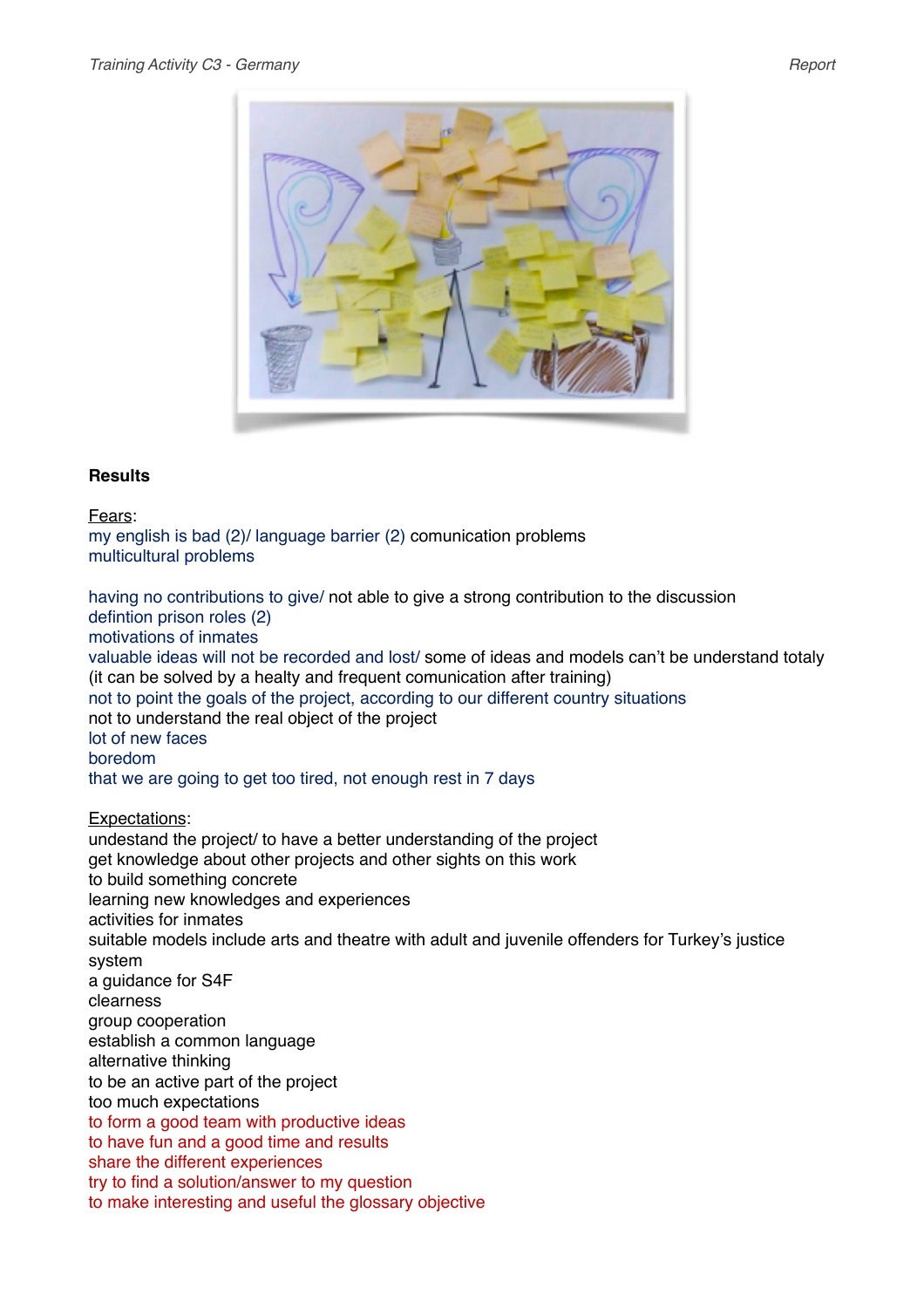#### good ideas

better comprend the process toward our objective how to breal mental obtacles?

Contributions:

Good practices examples/ Show my experiences and ask some questions/ experience/ my experience in prison/ share personal experinces/ experience Share problems about laws and burocracy to understand to extend programs strongly Share ideas Good interactions/ fun/ humor/ positive energy/ partecipation/ team work **Enthusiasm** Helping in logistical and specific problems in Berlin

A little discussion follows on expectations and fears:

| Expectations                                                                                                                                                                                                                                                                                                                                                                                                                      | Fears                                                                                                                                                                                                                             |
|-----------------------------------------------------------------------------------------------------------------------------------------------------------------------------------------------------------------------------------------------------------------------------------------------------------------------------------------------------------------------------------------------------------------------------------|-----------------------------------------------------------------------------------------------------------------------------------------------------------------------------------------------------------------------------------|
| Giancarlo: to find a common language, to<br>share concepts                                                                                                                                                                                                                                                                                                                                                                        | Tasos: prisons rules - every prison is different, we could<br>find something we would like to use in our context, but we<br>may not be able to do that in our country / in the specific<br>case of the prison we are working with |
| Tasos: what does a <i>glossary</i> mean?<br>Emilia: I asked for a glossary because we<br>have different understandings of what is a<br>teacher, what is a technician, a kind of formal<br>education<br>Mario: do we discuss everything and<br>overtime or should we have a break point?<br>Which are the basis we can share in order to<br>make our choices?<br>Felicita: we should be able to speak and<br>understand each other | Giancarlo: there are new faces, so every time we have to<br>re-start, to re-explain<br>Holger: we may be tired<br>Mario: we may be bored of repeating things we already<br>spoke about                                            |
| Emilia: I need a clarification about what we<br>are going to do in Genoa - we said we will<br>have to test, but what exactly?                                                                                                                                                                                                                                                                                                     | Emilia: How can we simulate our workshop if we want for<br>example to use Japanese art with inmates and we can not<br>work with our expert in Japanese art in Genoa?                                                              |
|                                                                                                                                                                                                                                                                                                                                                                                                                                   | Alessia, Ingi, Nancy, Stan: It is the first time we are here,                                                                                                                                                                     |

# **Glossary / 1: the operational project**

Participants are shared into three groups and asked to make a puzzle with key words about logics and dynamics of the project: all actions and items of the project must be placed in a timeline of the project process. After the working group, all the results are comparated and partners reached a synthesis: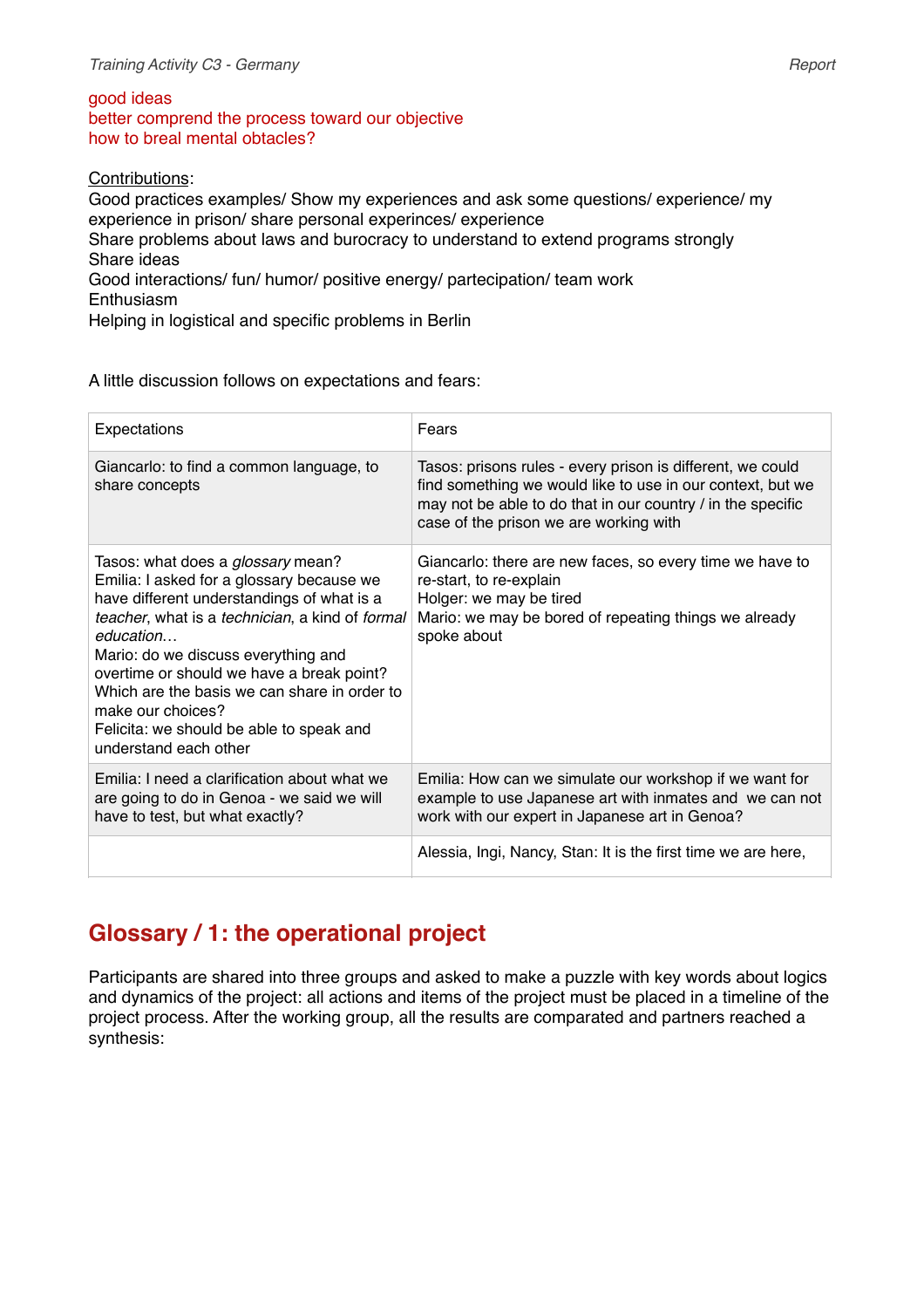

# **Tuesday, 27th September**

## **Agenda**

- 9.00 Workshop on the operational project
- 11.00 Comparison on C2 learnings
- 13.00 Lunch
- 14.00 GLOSSARY
- Skills and Competences
- 16.00 Conclusions

### **How to make a project**

After having seen which is the structure and development of a project, participants are working within their organisations in order to develop a first, realistic draft of the proposal they are going to develop during C4 in Genoa and to test once back. At the end of the workshops each partner presents to the group the results.

#### **ARCI**

General purpose: Work about parenthood Objectives: to improve relationships between parents & children Local context: Marassi Partners: Teatro dell'Ortica - some ARCI clubs Resources: human resources & space from ARCI

### **COLLEGIUM BALTICUM**

Local context: Centres for social rehabilitation Recipients: young offenders Purpose: Integration of the offenders with local communities, in order not to Objective: Festival / Local show of artistic exhibitions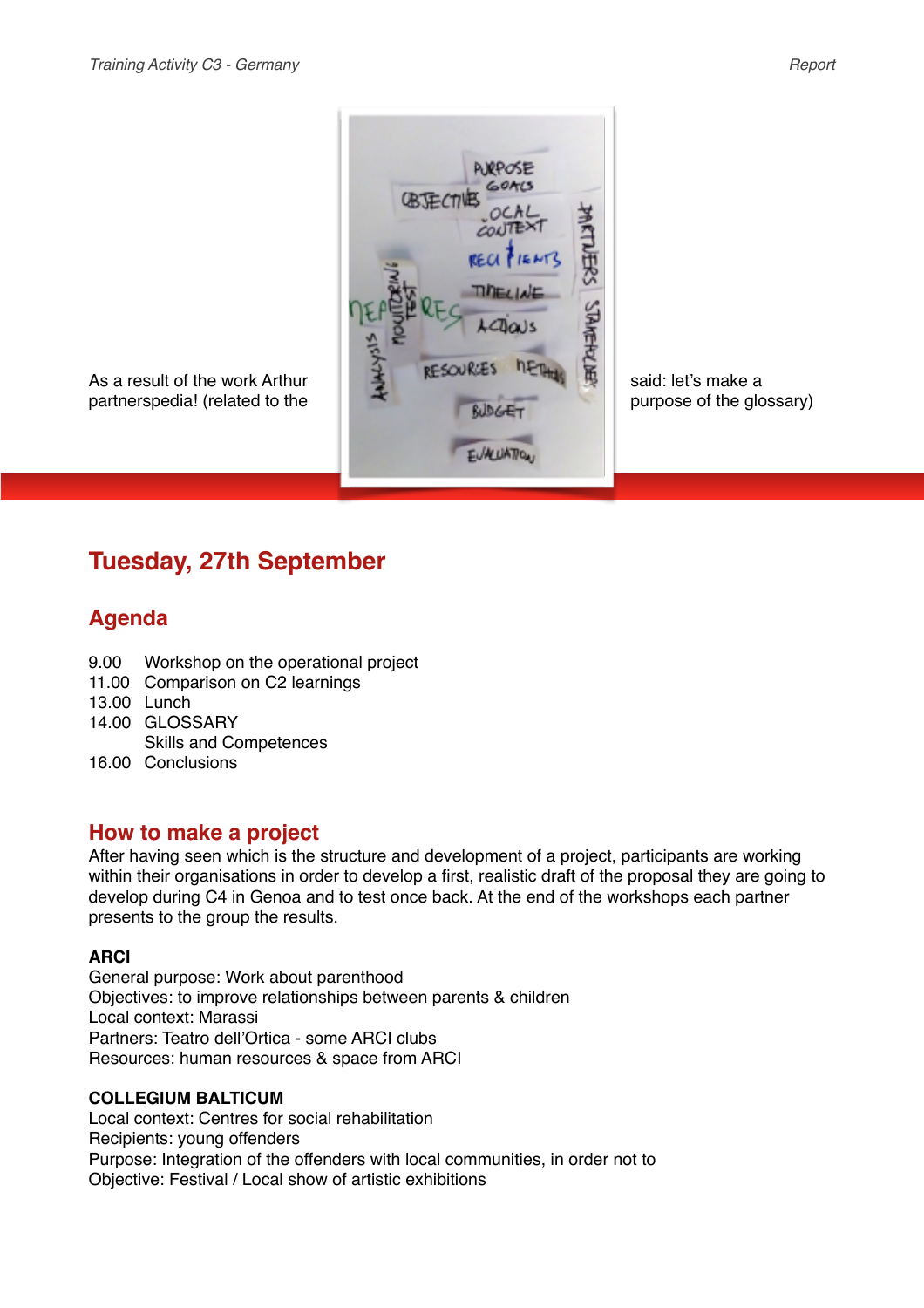### **TEATRO DELL'ORTICA**

Purpose: social reintegration of detainees, fighting stigmatization Objectives: developing theatrical activities by implementing things they already do (ex. Creazioni al fresco > scenography) Local context: a new project will work with sex offenders Partners: psychologist for a psychological supervision

### **AUFBRUCH**

Purpose: External evaluation Local context: youth prison Partners: in the prison - social workers, teachers, security…

### **ASTURIA**

Purpose: to help inmates to find job Objectives: not just soft skills but also artistic-professional skills (ex. creative bakery) Local context: adults governmental prison Partners: social workers, teacher, prison & school director Action: we have to follow government guidelines

#### **IZMIR VALILIGI**

Purpose: rehabilitation of drug users (inmates, probation service, ex inmates) Objectives: psychodrama Local context: probation service Partners: psychologists (they could train some people, maybe ex inmates?), some NGO working with alcoholic people, Municipality and University Actions: Individual & group activities in psychodrama Evaluation & Monitoring: with Health public service

#### **UPSDA**

Purpose: "Find Your Art" - acquiring practical skills inmates can use outside the prison Objectives: to create a chain of events developed through 5-6 workshops Actions: Forum Theatre, Japanese art (origami)… Partners: Centre for Social Reintegration > external agencies (for finding home, job…) Resources: inner human resources Budget: from Plovdiv ECC 2019, from Japanese Embassy Evaluation & Monitoring: certification of acquired skills

#### **EUROSUCCESS**

Purpose: Reintegration of Inmates, preparing the families Objectives: acquiring professional artistic skills Partners: Director of Prison Department, Director of the school Actions: Workshops, courses (art, handcrafts…) and event at the end of the year Ressources: internal & external professionals Evaluation: by Eurosuccess Methods: formal & non formal education Partners: associations of psychologists, social workers, another prison in Cyprus

 $\geq$  see also the photos in google drive Skills4Freedom, Training Activities, Training activity C3 Germany, Glossary, Operational Project

# **Comparison on C2 learnings**

The partners have a comparison of what they learned from C2 e-learning. In synthesis the idea is that in C2 there a lot of good informations but: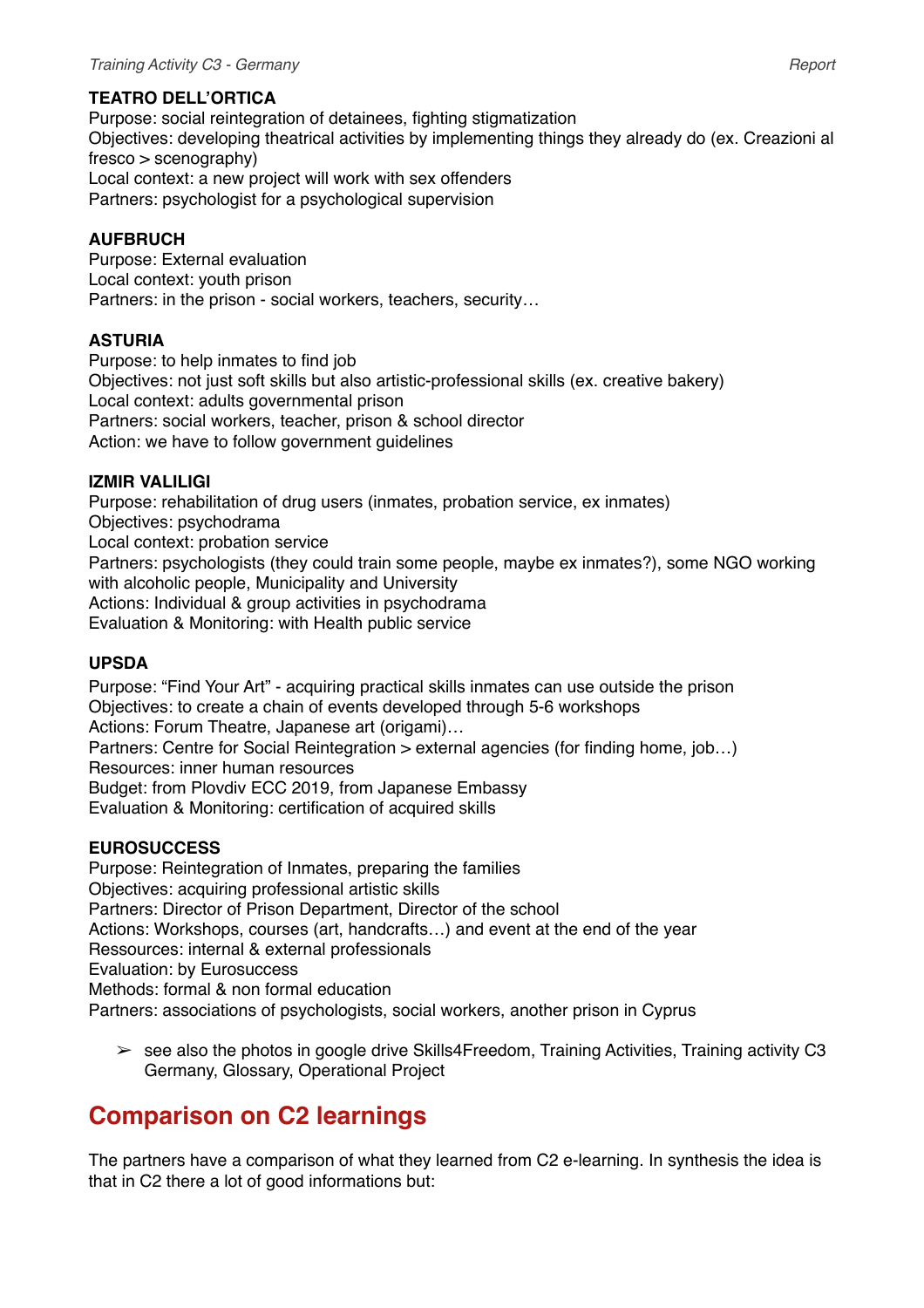- 1. maybe too many informations and not a real synthesis or thinking or conclusion about any item
- 2. in the text you find different styles, without it is a mess. The text would need an editing also for a well visual presentation. Why do we have so much information about Mongolia, Africa…? In every module it is structured in a very different way.
- 3. The complex it doesn't seem very scientific
- 4. Very difficult to understand a synthesis or a meaning of all the data

# **Glossary / 2: Skills and Competences**

Giancarlo (Teatro dell'Ortica) proposes a contribution about:

### **Evaluation of skills: a pocket guide**

based on materials of Paola Vidotto.

Italian school system was quite old and not based on evaluation of skills and competences, so Italian teachers had to be trained in order to change their pedagogic technniques. A certification logic / a training logic would seem to be antithetical:

**Transmission model** (the teacher esplains, the student studies and repeats, the teacher evaluates) in a stable and predictable society, where market of labour is quite stable and authority is recognized as a value. The "cultural baggage" well suits when you do not have to move nor things are changing around you

vs

### **Constructivist model**

transversal skills, light "baggage"

*Knowledge* (theoretical, can be taught) and *competence* (practical, can be developed) are often seen as opposite concepts; where are skills? They are "the ability to apply knowledge to solve problems" – between knowledge and competence in terms of responsibility and authonomy. **According to European Qualification Framework (EQF) competence** is "the proven ability to use knowledge, skills and personal, social and/or methodological abilities, in work or study situations and in professional and personal development"

John Dewey in *How we think* (1910) says that there are two different logic levels:

- the acquisition of knowledge on particular subjects

- the production of *mental habits* (= cognitive styles, formae mentis, ways of thinking, forms of intelligence = competences)

Philippe Perrenoud: *Ten new competences for teaching* (2008) **Evaluation** is not a separate moment as a final judgment: it is more an orientation since the beginning, where contents are a mean and not the main goal.

Closeness to real situation – constructivist perspective

**Evaluation**: subjective (self-evaluation of the product, of the process, of the attitude, of ourselves) + inter-subjective (work-related level: certificates) + objective pole

 $\geq$  See also pdf untitled "Evaluation of skills" in google drive Skills4Freedom, Training Activities, Training activity C3 Germany, Glossary, Skills & Competences

# **Wednesday, 28th September**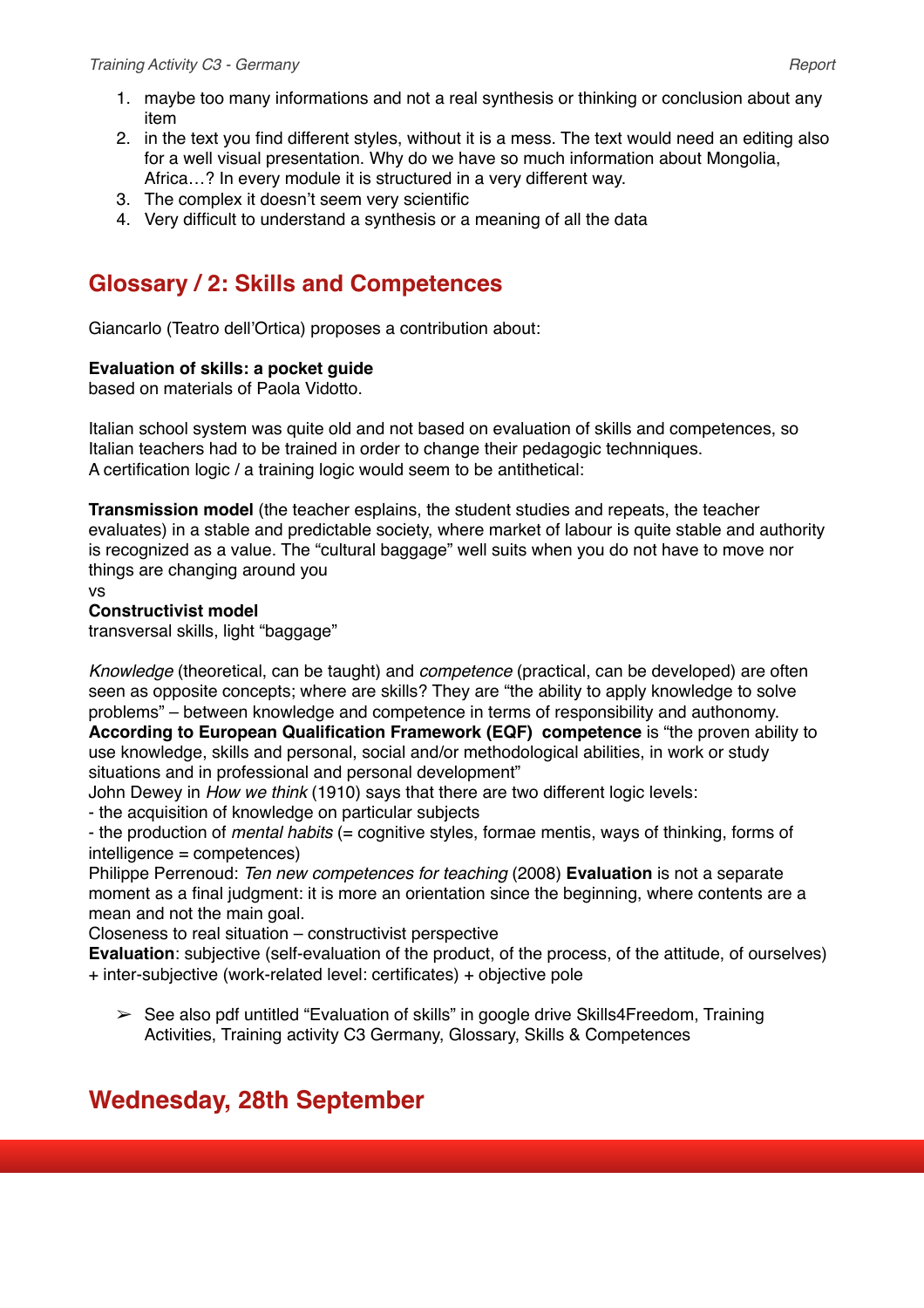## **Agenda**

| 9.00 GLOSSARY                         |
|---------------------------------------|
| <b>Formal Not Formal</b>              |
| 11.00 Meeting with ex inmates         |
| 13.00 Lunch                           |
| 14.00 Workshop on educational project |
| <b>GLOSSARY</b>                       |
| <b>Educational Project</b>            |
| 16.00 Conclusions                     |

**Ice breaker**: DRIIIN - Hello - Who is speaking? - (tell the name of some participant)

# **Glossary / 3: Formal Not Formal Education**

To introduce the subject Mario shows a clip about Gardner's different kinds of intelligence: different intelligences, different educational objectives to achieve, different educational plans. The starting point is the work that all partners made about formal & non formal education in C1 in Szcecin. Mario shows a synthesis of that asking for a final definition about formal and non formal education

After critics by Giancarlo & Holger, we agree to use non formal methods in a formal educational programme.

### GLOSSARY – FORMAL, NOT FORMAL EDUCATION

The partners shares the Szczecin work on formal and not formal education establishing that the analysis and classifications developed by the working groups are understandable but abstract in a real situation.

In the real situation of the educational proposal that each partner will have to plan for Skills 4 Freedom they shares the fact that they have to prepare for formal vocational trainings with a duration of path and appropriate professional resources to achieve the certification of skills and competences, but employing also non-formal educational strategies and methodologies taking into account, in the training process, the expectations, and the contributions, constantly required, to the recipients, not just the contents established by educators.

The student, with the educator and the customer, is an active subject, not a passive, of the training process which in Skills 4 Freedom develops in particular in the artistic field, thus promoting the development of not only technical skills but particulary addressed to the dimension of communication, creativity, expression capabilities and relationship management.

 $\geq$  See also in google drive Skills4Freedom, Training Activities, Training activity C3 Germany, Glossary, Formal & not Formal Education

Mario shows the educational triangle (customer / users / trainer) related to formal and non formal

 $\geq$  See also pdf titled "Educational planning" and in google drive Skills4Freedom. Training Activities, Training activity C3 Germany, Glossary, Educational planning

#### **MEETING WITH EX INMATES**

*Meeting with C and J*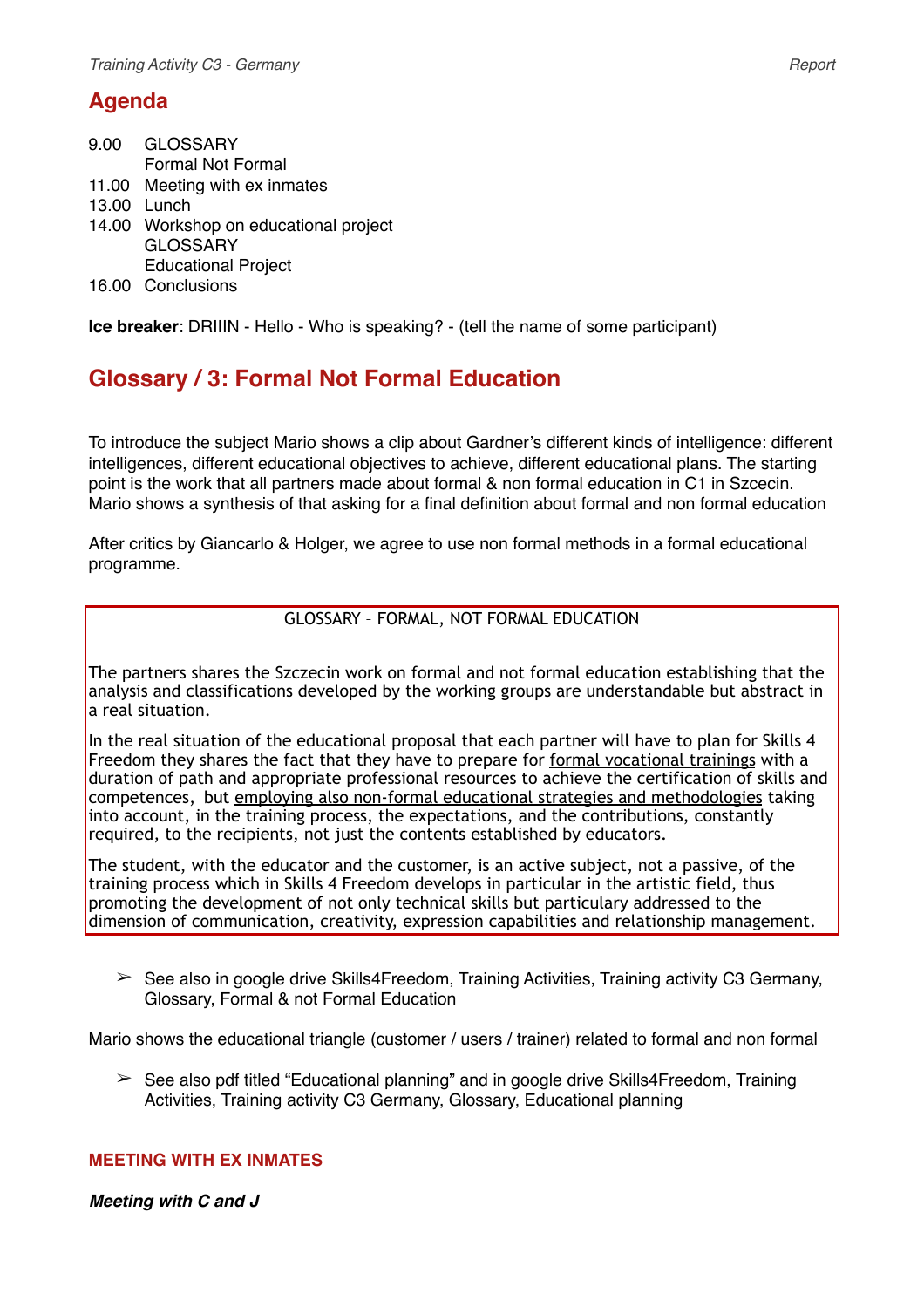What does this project mean for you?

C - It is a way to stay in the world: I come from an Eastern part of the Eastern part of Berlin, a very right-oriented district. To enter into the space of theatre means to work up to 6 hours per day with people coming from every part of the world, speaking different languages…

Emilia - Was it easy to work with classical texts?

J - It was the best opportunity I found out to learn German. I learnt more German at theatre than at school

Stan - Do you think that staying in prison is an useful experience?

C - In jail you can attend a lot of courses - of languages, theatre, several things… But once you get a certificate and you try to use it in the labour market, they always know you have been in jail and obviously they do not appreciate it.

J - It is useful since you have fun, and you need also to have fun

Mario - Do you think a certificate would be useful?

J - If there were other projects in which we could be involved, it could be useful, but since in Berlin there is just one project working with inmates and ex inmates, it is not that useful.

### *Virtual meeting with R*

Giancarlo shows us an interview to an ex detainee

### **WORKSHOP ON EDUCATIONAL PLAN**

Every group of partners, after working on it, shows its educational planning on the base of a common diagram Mario has proposed:

#### **Educational Working Plan**

IDENTIFYCATION OF THE PROBLEM GOALS **OBJECTIVES RECIPIENTS** INVOLVED SUBJECT **STEPS** TIMELINE ACTIONS METHODOLOGIES **RESOURCES** BUDGET **OUTPUTS: SKILLS AND COMPETENCES** EVALUATION & TEST

 $\triangleright$  See also photos of the resuls in google drive Skills4Freedom, Training Activities, Training activity C3 Germany, Glossary, Educational Planning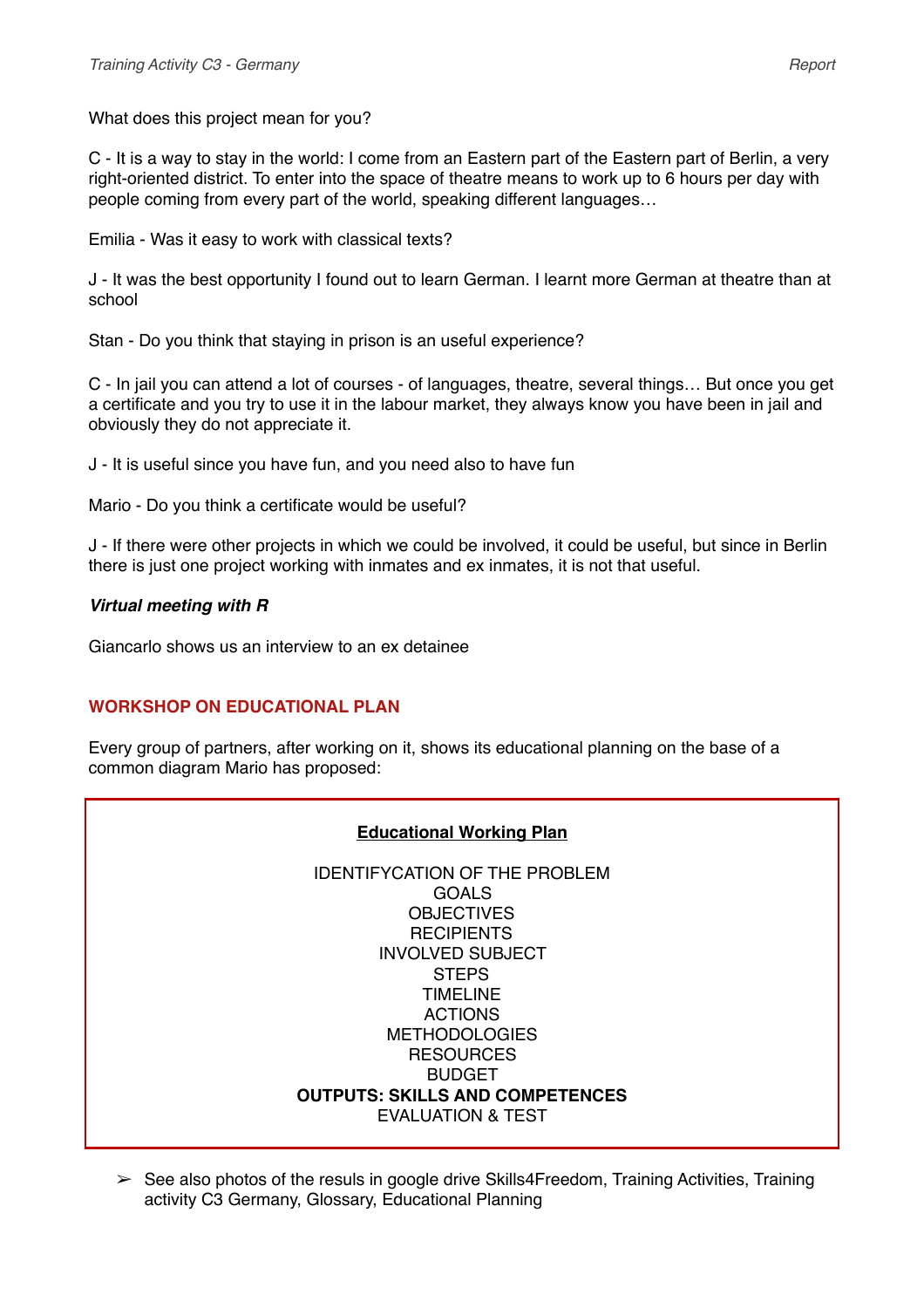# **Thursday, 29th September**

## **Agenda**

9.00 Visit of the youth Prison in Berlin

11.00 Visit of Workshop Aresa of the Youth Prison

13.00 Lunch

- 15.00 Workshop on alternative measures to detention (Collegium Balticum) GLOSSARY Educational Project
- 17.00 Conclusions

### **VISIT OF PRISON FOR YOUNG DETAINEES**

Meeting with the director of the Prison and with the responsible for educational activities, leader of the Social Pedagogic Department and the Public Relation Department Mrs. Janina Deininger

Plan of an inmates's day: wake up at 6, vocational workshops and school, lunch, from 15 to 21 free time for doing workshop. Individual cellars (we offer you a series of activities: if you do not want to participate, you will stay alone. Officers said detainees usually participate also because it is a way to meet other inmates, to socialise).

Visit to several workshops (wood/metal workshops, bike & car repairing, brick-walls building…) Training for some months - inmates would need 3 years in order to obtain a certificate, but they often leave before. They can come back if they miss less than 1 year, they have to achieve it outside prison if they miss more. Facilities to get into the labour market & agreements with local companies.

Space for visits (min. 4hrs per month, 2hrs twice a month)

Sport fields (basket, football), garden (once a year they sell their plants)

Open-access house for up to 20 detainees working or going at school outside.

#### **ALTERNATIVE MEASURES TO DETENTION**

### **Art and voluntary way to reduce prison isolation and stimulate the process of social and professional reintegration of prisoners**

- Presentation of criminal legal regulation in preparation for liberty and post penitentiary aid (court, prison, probation officers, social, non-governmental organizations).
- Workshop: the use of ecogram technique in purpose to recognize networks of social environment connections around convicted.
- Examples of artistic and professional activities in prisons through art and volunteering for disabled persons.
- Workshop: ideas for reducing the risk factors (such as passivity, low self-esteem, negative patterns of thinking and acting, lack of assertiveness) through artistic activity.

**Lukas** speaks us about a Polish programme for detainees which is alternative to detention: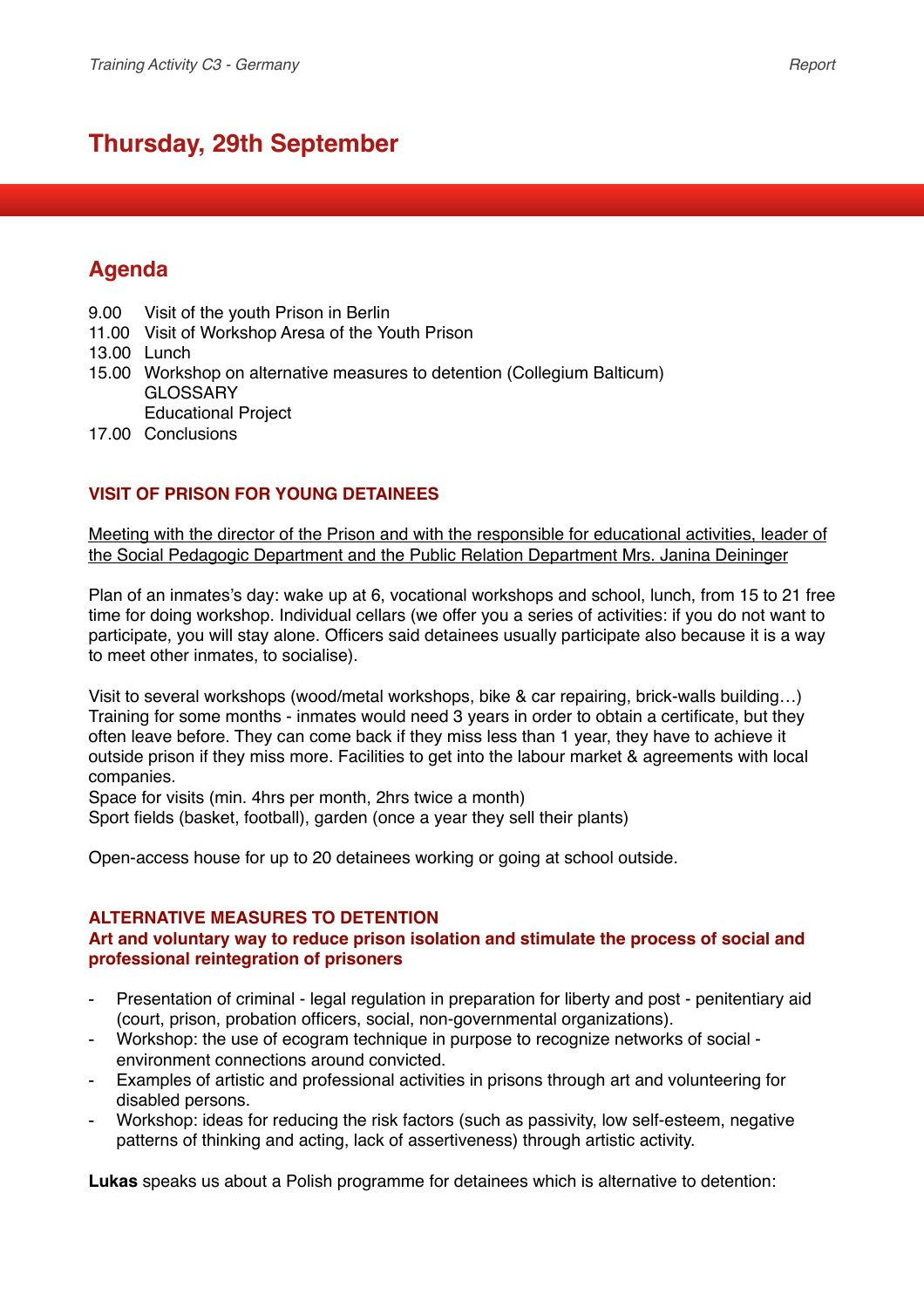#### *Training Activity C3 - Germany Report*

prisoners voluntary working in social care with sick and disabled people. They receive a training and they are supervised in their action. This programme started from an academic input since it had theoretical basis, the promoter was a priest. Now every project in that sense should involve 1) the prisons 2) some kind of school 3) public social care institutions.

Video about art therapy - dance, photography, yoga: every participant stresses the fact that they gained more self-esteem

**Artur** speaks about their activities with *clients* (he prefers this term in order to avoid a negative meaning that the term *prisoner* has)

#### Workshop

\* **Draw yourself in the middle of your relationships**

Workshop

\* **Risk factors we should diagnostic in offenders during training - how to deal with?** Passivity, lack of discipline, emotional instability, lack of will, low resistance to stress, low selfesteem, unsystematic, negative patterns of thinking

## **Friday, 30th September**

## **Agenda**

- 9.00 Meeting with Mr. Tilman Adolph (executive director of the foundation Helmut Ziegner) and Mrs. Sabine Petzold Knieschon (leader of the Institution for Assisted Living)
- 13.00 Lunch
- 14.00 Workshop on how to develop a network for providing activities in jail (Collegium Balticum) 15.30 GLOSSARY
- Network and Networking
- 16.00 Conclusions

## **Visit of the Foundation Helmut Ziegner (external companies for vocational training in prisons)**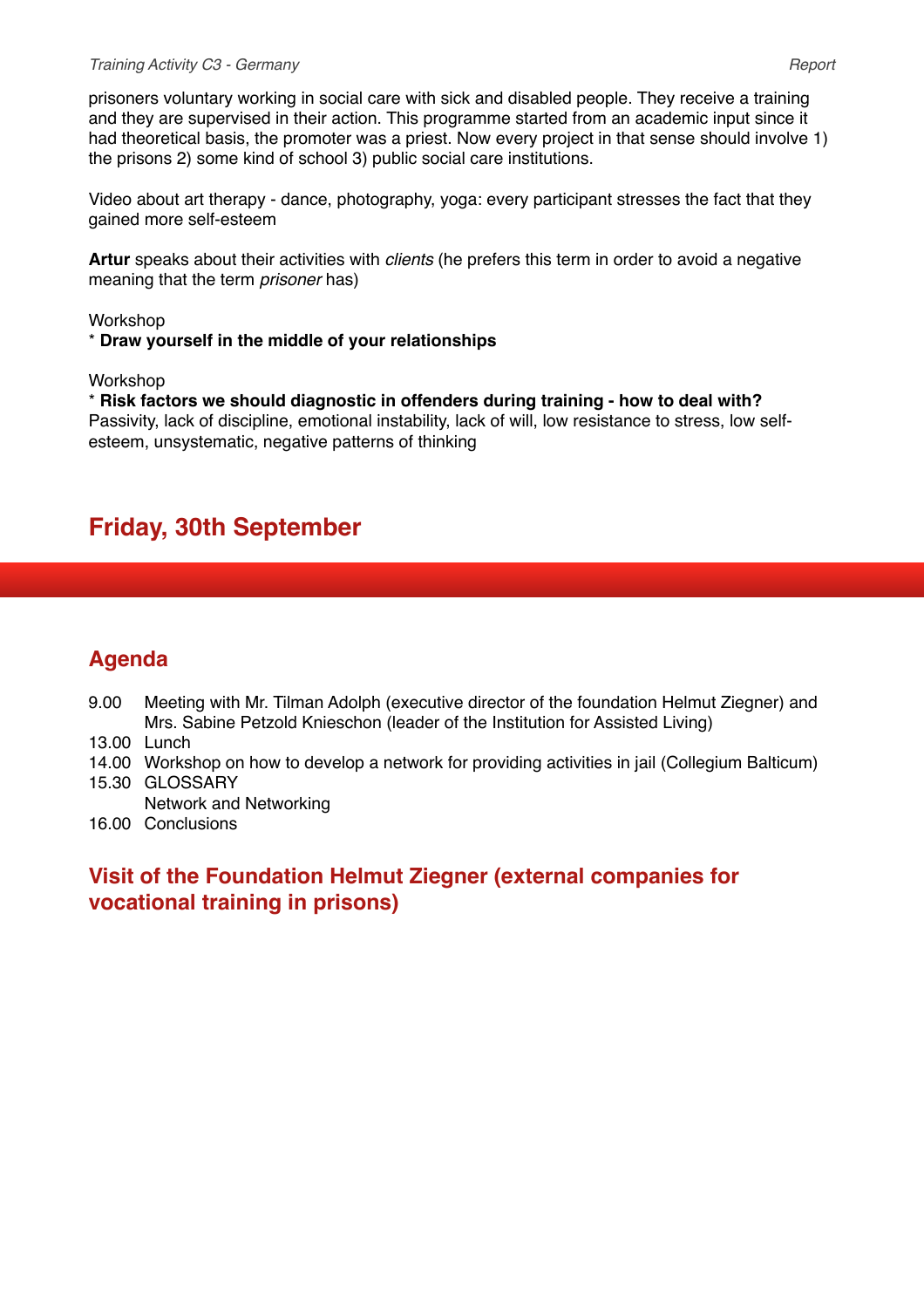

## **Visit of the Institution for Assisted Living of the Founfation**

## **Workshop on how to develop a network for providing activities in jail**

#### **GOOD PRACTICE:**

Gerth from Asturia speaks about **mentoring teachers in prison education** (see on google drive Dissemination – Belgium – University of Bucharest)

### Emilia from UPSDA presents: **Center for social rehabilitation and integration of offenders and refugees** – **Municipality of Plovdiv**

See power point in google drive Skills4Freedom, Training Activities, Training activity C3 Germany, Glossary, Network and Networking

#### **GLOSSARY**

At the end every partner speaks about their methodologies on networking, Mario gives a diagram on this subject and focalizes the importance for the preparation of the experimental phase in the building on the net of partners with accurate deals on types of relationship (…) and goals…

See diagram for network and some example of networking (Aufbruch, UPSDA) in google drive Skills4Freedom, Training Activities, Training activity C3 Germany, Glossary, Network and Networking.

# **Saturday, 1st October**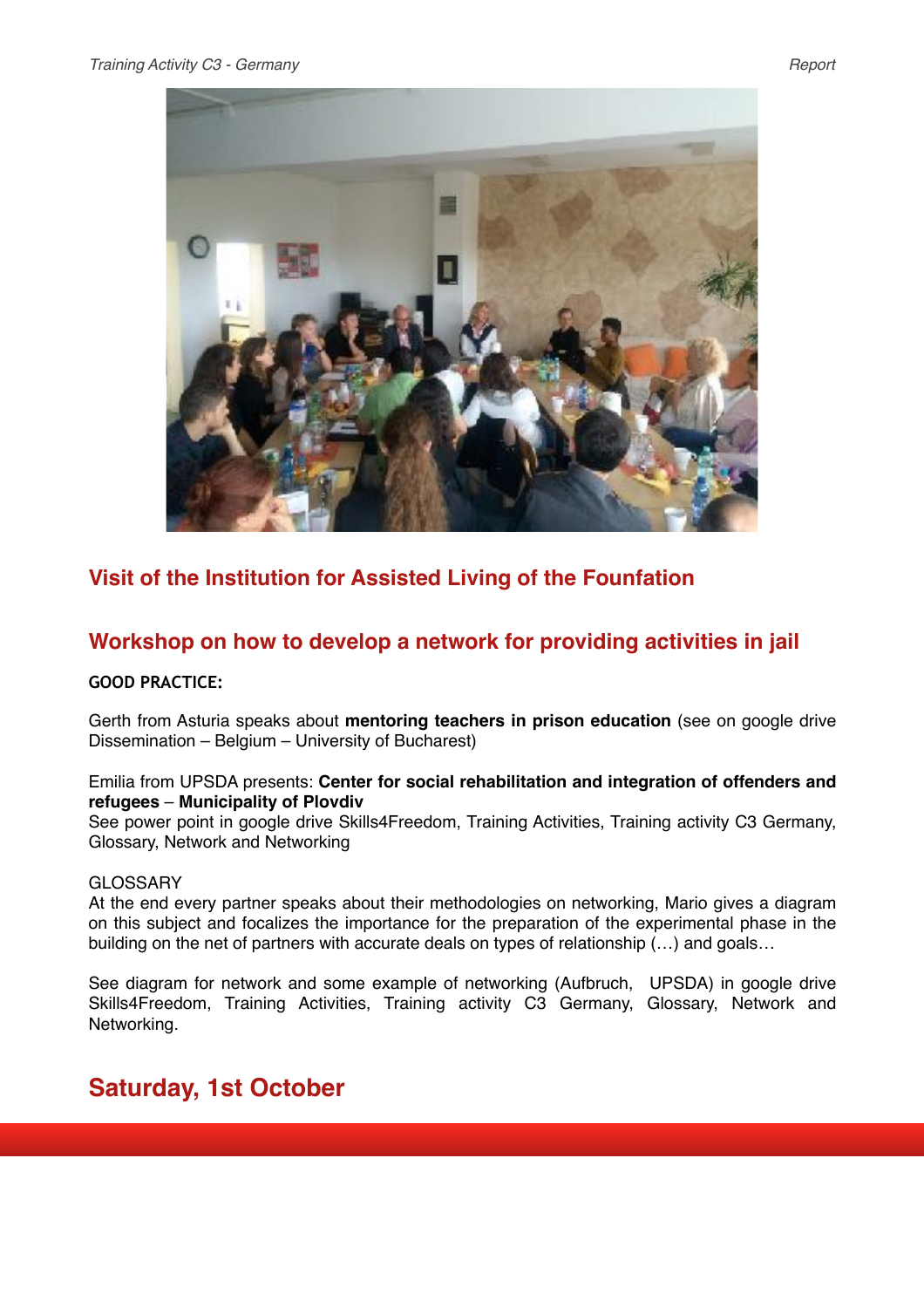## **Agenda**

- 9.00 Workshop on mobility system (ARCI)
- 11.00 GLOSSARY
- The database
- 13.00 Lunch
- 15.00 Cultural Competency Record Erich Schiver
- 17.00 Conclusions

## **WORKSHOP ON MOBILITY SYSTEMS (ARCI)**

- $\geq$  Introduction about international mobility and matching.
- $\geq$  Explanation of what a data base is and how it works.
- $\triangleright$  Workshop: starting from the O3 description, ideas and stimulating questions about how the worlds "mobility" and "inmates/ex-inmates" can work together.

See power point on google drive Skills4Freedom, Training Activities, Training activity C3 Germany, Glossary, Database

### **GLOSSARY**

#### Working group about DATABASE



Groups discussion in on database of acquired skills by former inmates: it cannot be stigmatizing dimension, partners wonder how can be managed, made it public, through such filters, to get to employers that could be sensitive at providing employment for former prisoners

# **Cultural Competency Record – Erich Schriever**

German certification system of competencies acquired trough cultural education **and its pratical application**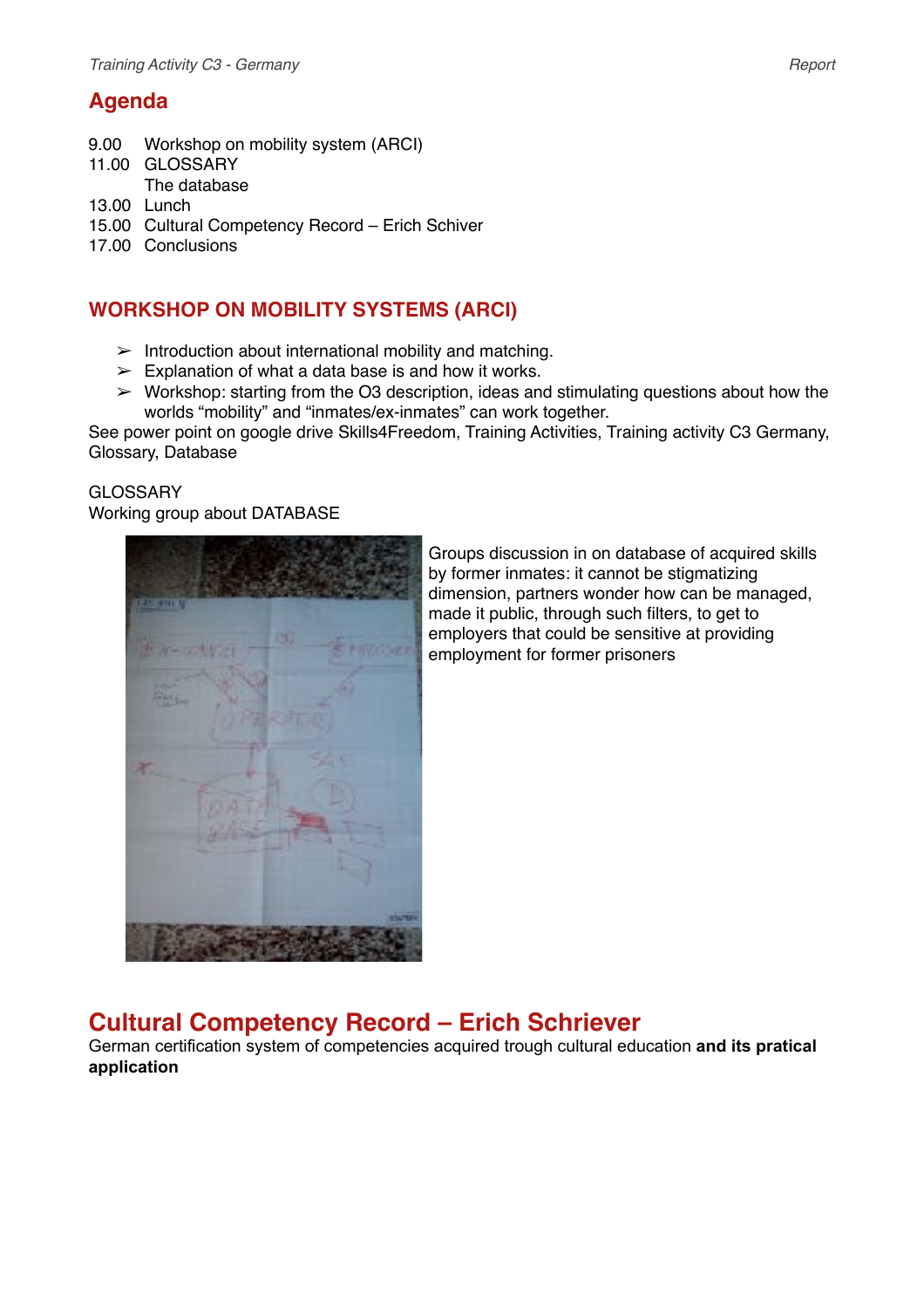

Before closing the session Francesco Ferrari (EFA) gives participants the task for the next day reflect on the 5 w (Who, When, Where, What, Why) which should guide the development plan of the experimental projects for their organizations.

## **Sunday, 2nd October**

## **Agenda**

- 8.00 DEVELOPMENT PLAN OF THE EXPERIMENTAL PROJECTS HOMEWORK
- 10.00 Presentation of th Development Plan of each partner
- 11.00 Conclusions
- 12.00 **Training evaluation**
- 14.00 END OF THE WORK